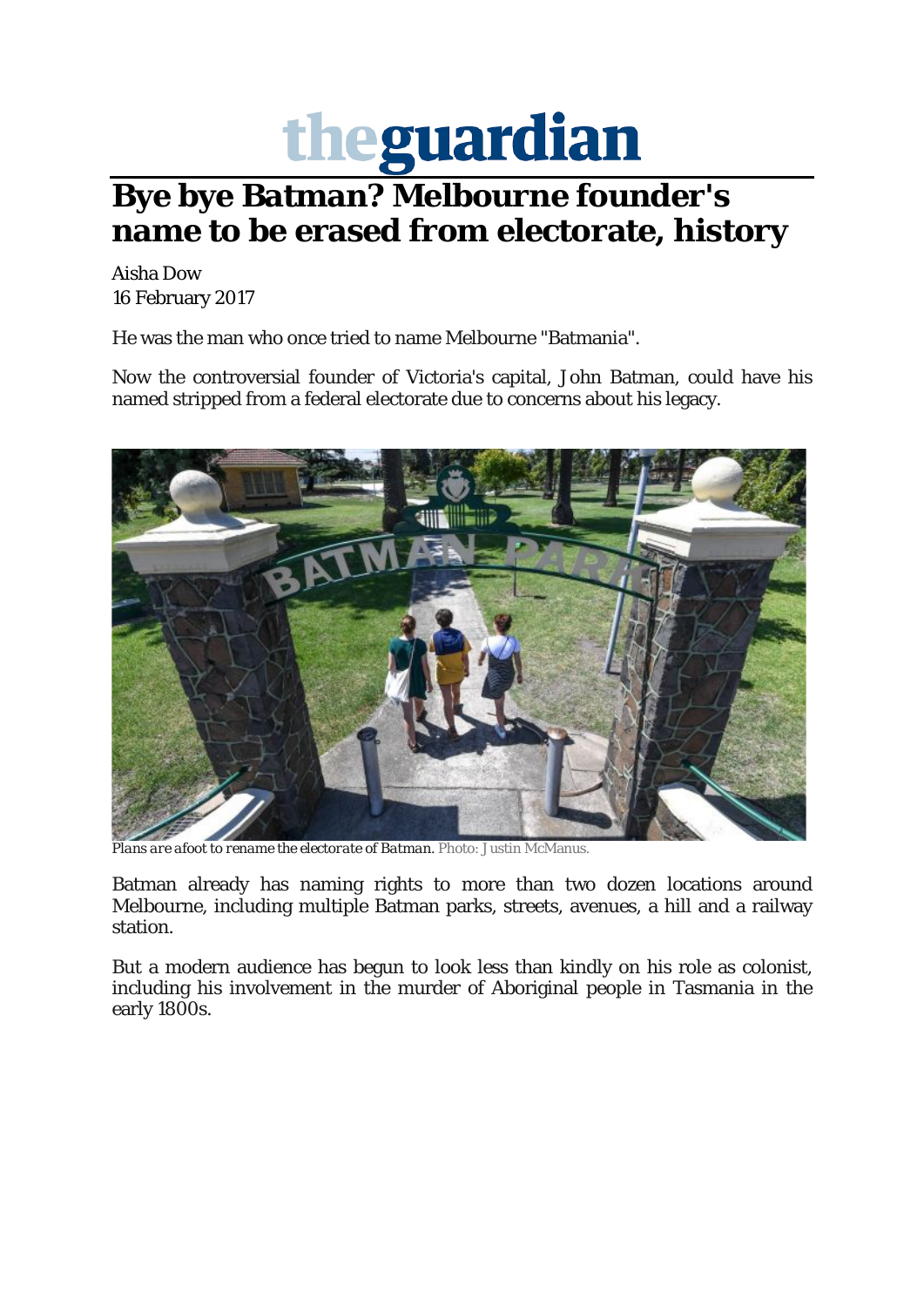

*A non-contemporary engraving of John Batman meeting Aborigines on the banks of the Merri creek.*

This week the City of Darebin council voted to make an application to the Australian Electoral Commission to rename the Federal Electoral Division of Batman, a Laborheld seat that takes in suburbs in Melbourne's north including Northcote, Bundoora, Macleod and Preston.

Federal Labor Member for Batman, David Feeney, said federal electorates should be named after prominent and distinguished Victorians, and help unite the community.

"There can be debate about what the contribution of John Batman was," Mr Feeney said.

"But clearly modern scholarship has revealed that his participation in conflict in Tasmania and the notion that he was essentially bounty hunting first Australians in Tasmania mean that the Wurundjeri's angst and other's angst is perfectly reasonable."



*John Batman's treaty with the Kulin people.* Photo: Melanie Faith Dove

Batman has previously held a reputation of being somewhat sympathetic to Aboriginal people in the Melbourne area because he brokered what was described as a treaty to rent their land.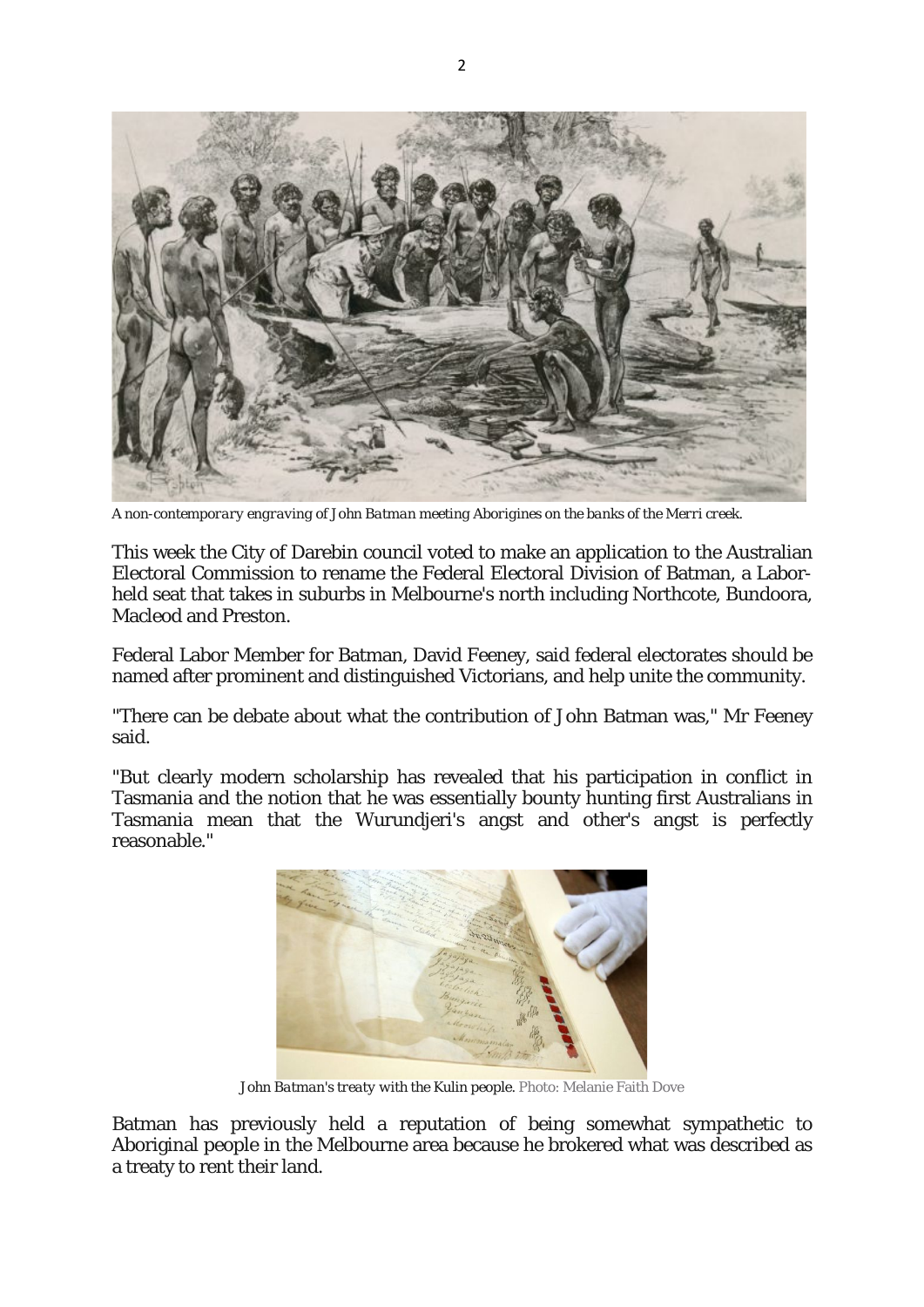He reportedly gave the Kulin people 68 kilograms of flour, four suits of clothes and a collection of axes, knifes and scissors for 250,000 hectares of land.



*Simon Wonga at Coranderrk Station in 1866 aged 37.* Photo: State Library of Victoria

An alternative name for the Batman electorate of "Simon Wonga" has been suggested by the Wurundjeri Land Council.

Simon Wonga was a Wurundjeri elder who was one of the first Aboriginal leaders to successful regain lands taken by settlers and he also secured land that later become the Coranderrk Aboriginal mission, where he died in about 1875.



*John Batman.* Photo: Supplied

Wonga saw momentous change in his life, being born in 1821 (more than a decade before Melbourne's European settlement).